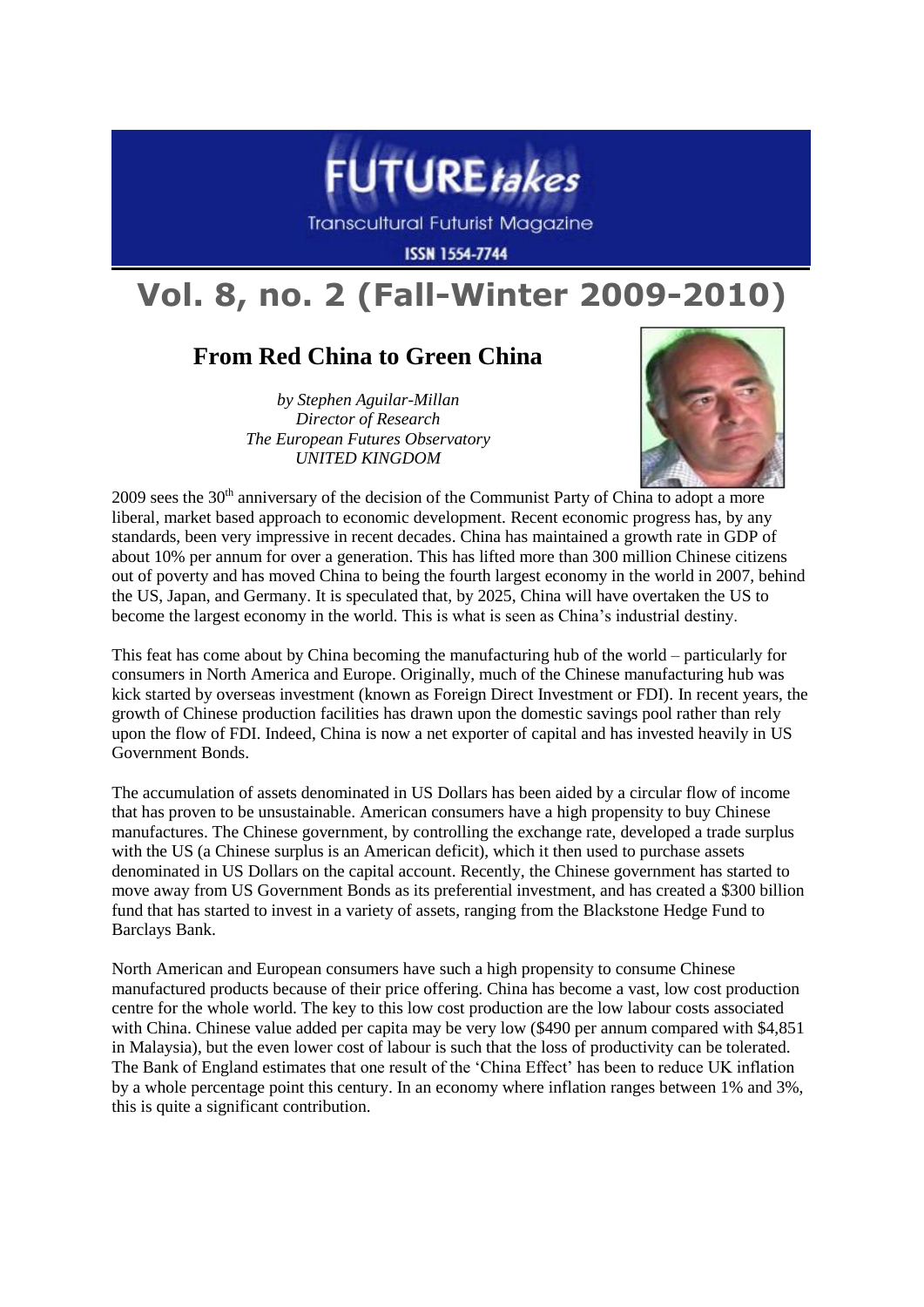#### **CHINA'S INDUSTRIAL DESTINY**

As the world moves into recession, whilst the propensity to consume Chinese manufactured products in Europe and North America may remain high, a lessening of income in these markets to buy those products has seen a fall in Chinese exports and a consequential reduction in the Chinese trade surplus (US trade deficit). Whilst some of this decrease in demand has led to a cooling of the Chinese economy in recent months, there is evidence to suggest that Chinese businesses are responding to the fall in exports by the development of the home market. This is an important part of China's industrial destiny. The future growth market for Chinese businesses is the home market rather than the export market. As the recessionary pressure abates in 2010 to 2011, there is every likelihood that China's export market will recover and add to the growth pressure caused by the development of the home market. By the start of the next decade, we can reasonably expect China to continue its progress towards its industrial destiny.

And yet, we might call into question whether this performance can be sustained into the future. The impact of Chinese development has already been felt in the resource markets of the world. The tightening of steel prices, oil prices, and the prices of a number of other basic commodities, as diverse as cement and wood panelled fencing, have been interpreted as evidence of the impact of the purchasing power of the Chinese economy. As living standards in China rise, so do the consumption expectations of Chinese citizens. For example, in 2006, the growth in consumption of Champagne in the Shanghai area alone was greater than the total growth in Champagne consumption for the rest of the world.

In 2007, China was the leading consumer of nickel, aluminium, tin, zinc, lead, copper, rubber, wool, cotton, and coal. All of these are key raw materials that are central to the future of the development of the Chinese economy. We can easily see why commodities have increased by 239% in price this century. However, when looking to the future, we have to account for potential scarcities. In order to secure strategic supplies, Chinese foreign policy is developing links in Central Africa (an important source of copper, nickel, aluminium, platinum and coal) and South America (an important source of copper, lead, zinc, tin, nickel, and aluminium). These commercial agreements lock in the suppliers at a given price for a given quantity of the commodities in question.

Whilst this may be a solution for the near future, it does not mean that China has found a long term solution. If we are entering a world of resource scarcity, there is an incentive for the supplier of the commodity to renege on the agreement. Even if this does not happen, at some point the agreement will be scheduled for renewal, and, at that point, the higher market price will enter into the equation.

#### **NOT-SO-WEAK SIGNALS – THE OIL MARKETS**

A more interesting view of the future might be gained from examining what is currently happening in the oil markets. The price of oil has risen substantially in the opening years of this century. This is partly due to the growth of the newly industrialising nations – including China – and partly due to the rapid economic growth of the industrialised nations. A factor adding to the tightening of the oil markets is the prospect – possibly within a generation – of the peaking of global oil production (known as 'Peak Oil'). From that point, not only will the demand for oil be a factor in pushing up the price of oil, scarcity of supply will be as well. Although the price of oil has fallen over 2008, any resumption of the Chinese juggernaut in the next decade will pull the world economy back into a situation of energy scarcity. The markets expect this to happen. In December, spot oil was trading for about \$40 a barrel, but oil for future delivery in 2014 was trading at \$80 a barrel. This situation (known as contango – an inverted yield curve) suggests that the issue of Peak Oil, whilst held in abeyance by the economic downturn, still has some way to run.

There have been three generic responses to the prospect of Peak Oil. The first response has been the development of oil substitutes such as ethanol based bio-fuels in transportation. However, the law of unintended consequences has come into play here. US policy is currently to subsidise maize (corn in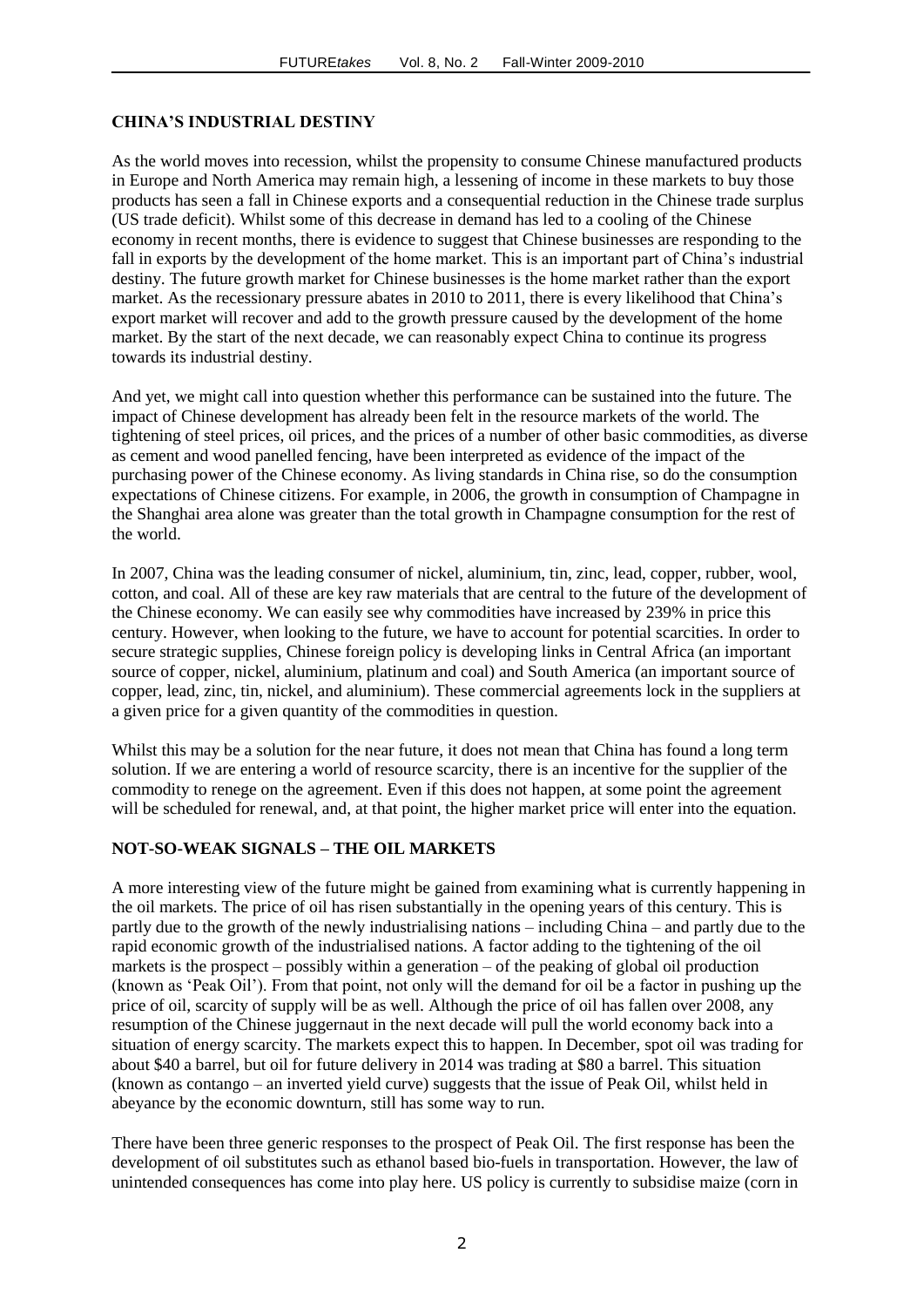the US) production, predominantly in the Mid-west grain belt. Food prices have rose by 55% in 2007, as have farm incomes (2008 is also a US election year), leaving us with a situation where it costs about \$5 to manufacture a gallon of corn based bio-diesel, of which the US consumer pays about \$3 at the pump and the federal government pays \$2 directly as farm subsidies. In the meantime, the cost of corn derived tortilla flour in Mexico (a staple part of the Mexican diet) has doubled. This is unlikely to be sustainable into the future.

The second response to Peak Oil has been the development of energy substitutes from sustainable sources such as wind power. Energy substitutes fall into two categories – those that rely on 'green' technologies, such as the sun, wind, and sea; and those that rely on 'dirty' technologies, such as coal and nuclear power. The problem with the green technologies is one of scale – they are simply unlikely to generate sufficient energy to alleviate the projected energy shortfalls. The problem with the dirty technologies is that of the cost of clean up after the energy has been generated. These responses are unlikely to be sustainable into the future.

The final response has been one of conservation. There are two forms of conservation – abstinence and efficiency gains. In the case of abstinence, energy is conserved by foregoing activities previously undertaken (e.g. turning off the lights when we leave a room, whereas before we would have left them on). In the case of efficiency gains, this is a case of using a given amount of resource more effectively (e.g. the attempt to increase the number of miles per gallon in car transportation). This is an area where technology may have quite an important impact in the years to 2025.

We have dwelt upon the tightening energy markets because they are an important issue to the future which is taking shape today. They are also central to whether or not China achieves its industrial destiny. At present, China relies on coal as the primary fuel for its economy. It is putting into commission, on average, one coal fired power station a week. This is starting to have unfortunate consequences in terms of environmental pollution and air quality, which may pull back the Chinese economy by 2025.

## **THE CONUNDRUM**

China currently faces a conundrum. Its recent economic performance has relied upon an abundant source of cheap resources – labour, energy, and raw materials. There are signs that the days of cheap labour are coming to an end as labour shortages were widely experienced in 2008 in Chinese factories. The approach to Peak Oil is likely to end the days of cheap energy, and the tightening of the markets for raw materials is increasing their cost at the factory gate. This all points in one direction – China has to adopt resource conservation as a means of achieving its industrial destiny.

The current resource efficiency rate (the amount of raw material needed to generate a unit of output) is unsustainable if China is to become the largest economy in the world. In order to reach that point, China will have to increase that resource efficiency so that raw materials go much further in producing industrial goods. That process has started already. China is currently the world's largest importer of landfill – all of the plastics, metals, cardboard, paper that the industrialised economies discard. However, this is not enough. There is also a demand for new technologies to improve resource efficiency. This demand is likely to increase as the future unfolds.

If China is to achieve its industrial destiny of becoming the world's largest economy, it will need to become the first major green economy as well. There is everything to suggest that, whilst this might be a huge task, it is not beyond the capacity of the Chinese people. It is entirely within their capability to make Red China become Green China.

*Stephen Aguilar-Millan is the Director of Research at the European Futures Observatory (www.eufo.org), an independent not-for-profit organisation based in the UK, and is a Director of The Greenways Partnership, a firm of consulting futurists also based in the UK. He consults widely for a range of clients based across the globe. In addition, he is a member of the Royal Economics Society, a*